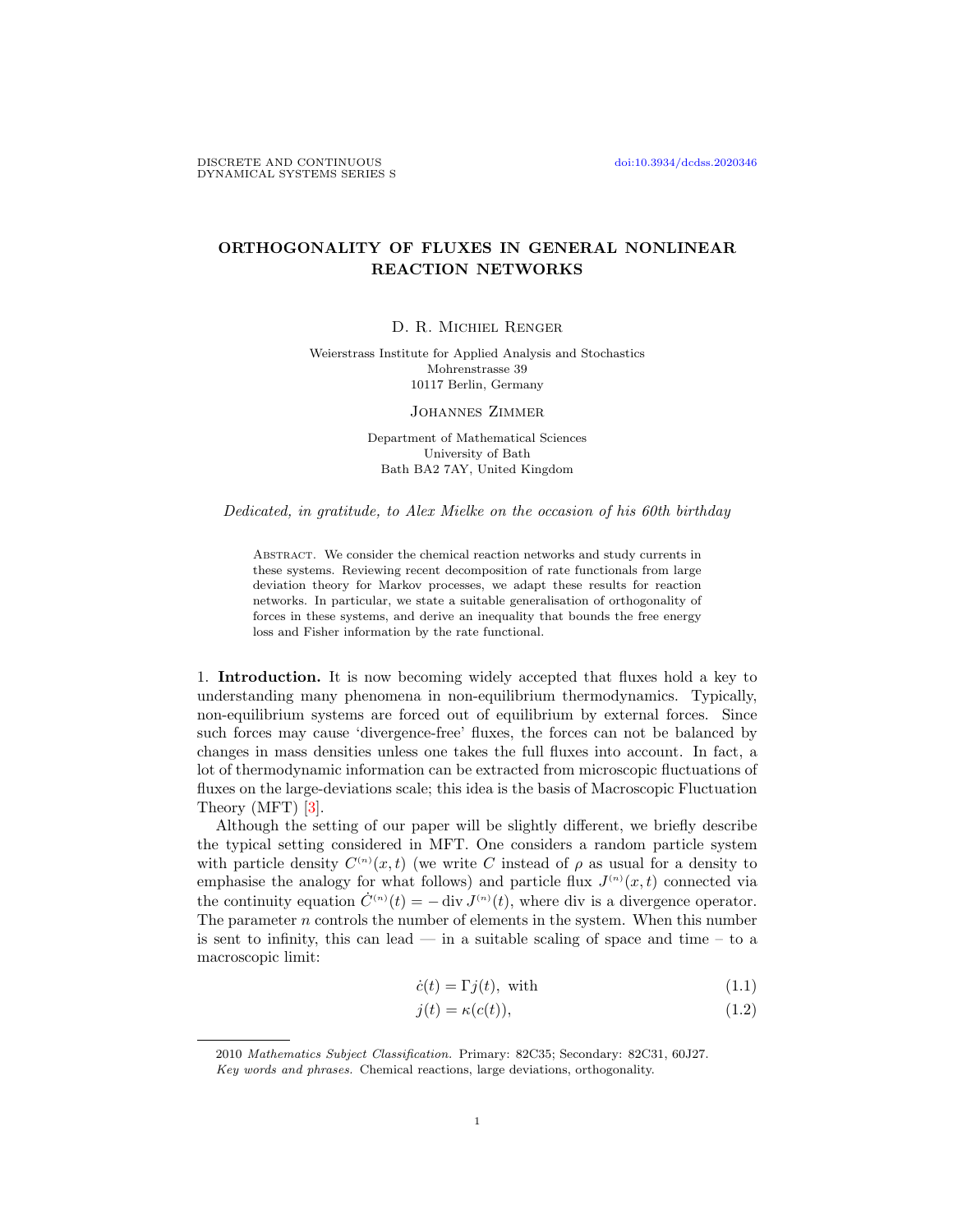for some model-specific operator  $\kappa$ ; here  $\Gamma \xi = - \text{div} \xi$  (we will consider similar structures on the level of chemical networks below, see [\(2.2\)](#page-2-0) below). The microscopic fluctuations around this macroscopic limit are often characterised by a large-deviation principle. In the context considered here, this means that the probability of observing trajectories which deviate from the macroscopic limit converges exponentially:

$$
\text{Prob}\left((c^{(n)}, j^{(n)}) \approx (c, j)\right)
$$
\n
$$
n \to \infty \exp\left(-n \left[\mathcal{I}_0(c(0)) + \int_0^T ||j(t) - \kappa(c(t))||^2_{L^2(f(c(t))} dt\right]\right), \quad (1.3)
$$

for some model-specific function  $f: \mathcal{I}_0$  is a functional depending on the initial data  $(c^{(n)}(0))_n$ . For example, for independent Brownian particles,  $f(c) = c^{-1}$ , and for the simple symmetric exclusion process  $f(c) = c^{-1}(1-c)^{-1}$ .

The corresponding inner product is a very powerful tool that can be used to define orthogonal decompositions of fluxes into "reversible" and "irreversible" parts. With this decomposition the large-deviation rate function also decomposes,

<span id="page-1-0"></span>
$$
||j(t) - \kappa(c(t))||_{L^{2}(f(c(t))}^{2}
$$
  
= 
$$
||j(t)^{\text{rev}} - \kappa^{\text{rev}}(c(t))||_{L^{2}(f(c(t))}^{2} + ||j^{\text{irr}}(t) - \kappa^{\text{irr}}(c(t))||_{L^{2}(f(c(t))}^{2}.
$$
 (1.4)

Moreover, by duality one also obtains an inner product on (generalised) forces, allowing to orthogonally decompose forces into reversible and irreversible parts.

In this work we consider a similar setting, however for a class of systems with a different noise so that the large deviations are entropic rather than quadratic,

<span id="page-1-2"></span>
$$
\text{Prob}\left((c^{(n)}, j^{(n)}) \approx (c, j)\right) \stackrel{n \to \infty}{\sim} \exp\left(-n \left[\mathcal{I}_0(c(0)) + \int_0^T \mathcal{S}\big(j(t) \mid \kappa(c(t))\big) dt\right]\right),\tag{1.5}
$$

see [\(2.8\)](#page-4-0) below for the precise definition. To facilitate the intuitive picture, we interpret these systems as models for chemical reactions, although the range of applicability is much wider. In particular, these models are more natural than white-noise driven models when the underlying state space remains discrete. Their non-quadratic fluctuation costs do not suggest a natural inner product, and so it is not evident how to meaningfully decompose the cost as in  $(1.4)$  for the quadratic case.

Recently, a new concept of generalised orthogonality was introduced for entropic cost functions corresponding to independent particles [\[5\]](#page-12-1). In that case, the operator  $\kappa$  is linear and the continuity operator will be the negative discrete divergence  $\Gamma = -$  div. In this work we extend this orthogonality concept to the more general case of randomly inter(re-)acting particles. In Sections [2](#page-1-1) and [3,](#page-5-0) we collect results from the literature, adapting and extending them where needed to the context of chemical reaction networks. We therefore omit the proofs and sometimes the precise technical assumptions, which can be found in the quoted literature. Sections [4](#page-8-0) and [5](#page-9-0) give orthogonal decomposition results and bounds on the entropy and a term resembling the Fisher information in the classical setting.

<span id="page-1-1"></span>2. Microscopic model, macroscopic limit and large deviations. As mentioned we study a model for chemical reactions, although the mathematical structure is applicable to any Markov jump process for which the large-deviation principle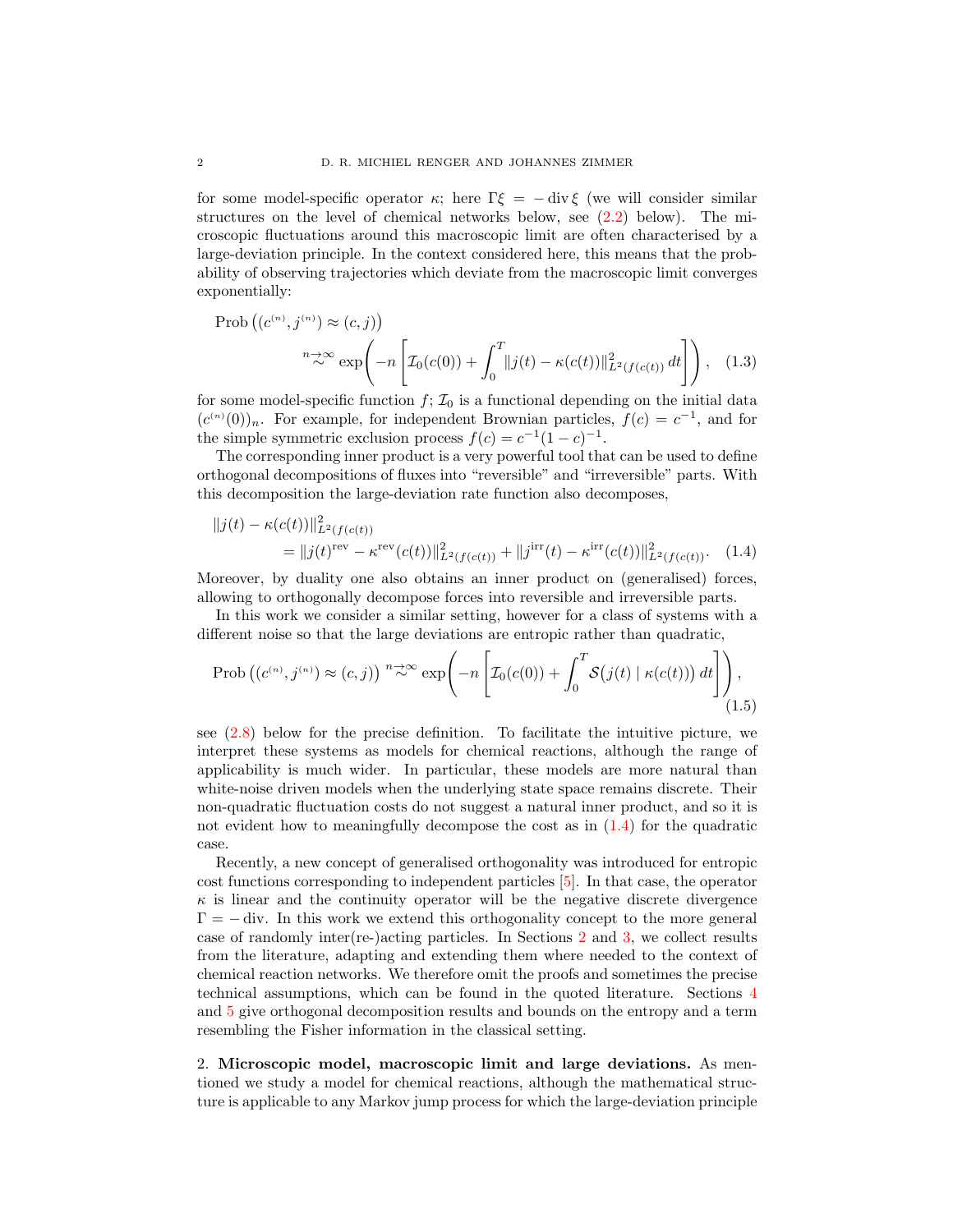of the form  $(1.5)$  holds  $[5, 12]$  $[5, 12]$ . Let  $\mathcal Y$  be the set of reactants involved, for example  $\mathcal{Y} := \{Na, CL_2, NaCL\}$ . We denote by R the set of reactions, in the example

$$
\mathcal{R}:=\left\{2Na+\mathrm{CL}_2\rightarrow2Na\mathrm{CL},\ 2Na\mathrm{CL}\rightarrow2Na+\mathrm{CL}_2\right\}.
$$

The stoichiometric information of a reaction  $r$  is captured in the state change vector  $\gamma^{(r)} \in \mathbb{R}^{\mathcal{Y}}$ , which describes with negative entries how many reactants of each species are consumed and with positive entries the creation of products, for example  $\gamma^{(r)}$  :=  $(-2, -1, 2)$  for the reaction r: 2Na + CL<sub>2</sub>  $\rightarrow$  2NaCL. We shall assume that R is the disjoint union of the set of forward reactions  $\mathcal{R}_{fw}$ , in this example  $\mathcal{R}_{fw}$  :=  ${2Na + CL_2 \rightarrow 2NaCL}$ , and the set of backward reactions  $\mathcal{R}_{bw}$ , such that for each forward reaction  $r \in \mathcal{R}_{fw}$  there is exactly one backward reaction bw $(r) \in \mathcal{R}_{bw}$  with:

<span id="page-2-1"></span>
$$
\gamma^{\mathsf{bw}(r)} = -\gamma^{(r)}.\tag{2.1}
$$

This assumption is no loss of generality, as we can always introduce phantom reactions with zero reaction rates, i.e., reactions that exist on paper but do not take place. We sometimes also write  $bw(r) \in \mathcal{R}_{fw}$  for  $r \in \mathcal{R}_{bw}$ . The state change vectors are collected in the matrix  $\Gamma := [\gamma^{(r)}]_{r \in \mathcal{R}} \in \mathbb{R}^{\mathcal{Y} \times \mathcal{R}}$ . We deliberately use the same notation as in  $(1.1)$ , to emphasise the analogy of that equation to  $(2.2)$  below.

We now further specify the microscopic particle system that models such reaction network, and introduce the time-reversed process. Next, we describe the macroscopic limit and the corresponding large deviations. We then briefly summarise in the remainder of this section some results from [\[13\]](#page-12-3) which will be needed in the current work: time-reversal symmetries and the relations between forward and backward reaction rates that can be derived.

2.1. Microscopic model. The microscopic model will be a Markov jump process consisting of randomly reacting particles in a large volume of size  $V$ , which now controls number of particles in the system. We assume that there is no spatial dependence of the reactions. The empirical concentration measure is

$$
C_y^{(V)}(t) := \frac{1}{V} \# \{ \text{particles of species } y \text{ present at time } t \}.
$$

A reaction  $r \in \mathcal{R}$  occurs randomly with concentration-dependent intensity  $k_r^{(V)}$  =  $k_r^{(V)}(C^{(V)}(t))$ , upon which the concentration is updated with  $C^{(V)}(t) := C^{(V)}(t^-) +$  $V^{-1}\gamma^{(r)}$ , where  $C^{(V)}(t^-)$  is the limit from the left. These intensities  $k_r^{(V)}$  are also called the *jump rates* or *propensities*. In addition, we would like to introduce a reaction flux  $J_r^{(V)}(t)$  that measures the amount of reactions taking place at time t. However, since the process has jumps, it is mathematically easier to introduce the (time-)integrated flux,

$$
W_r^{(V)}(t) := \frac{1}{V} \# \{ \text{reactions } r \text{ occurred in time } (0, t] \}.
$$

The fluxes and concentrations are then related by the continuity equation  $C^{(V)}(t)$  $C^{(V)}(0) + \Gamma W^{(V)}(t)$ , or formally

<span id="page-2-0"></span>
$$
\dot{C}^{(V)}(t) = \Gamma \dot{W}^{(V)}(t) = \Gamma J^{(V)}(t). \tag{2.2}
$$

We point out that this equation is the equivalent for chemical reactions to  $(1.1)$ , for the MFT setting sketched in the introduction. The pair  $(C^{(V)}(t), W^{(V)}(t))$  is now a Markov process in  $\mathbb{R}^{\mathcal{Y}} \times \mathbb{R}^{\mathcal{R}}$ ; its generator is given by

$$
(\mathcal{Q}^{(V)}f)(c,w) := \sum_{r \in \mathcal{R}} k_r^{(V)}(c) \left[ f(c + \frac{1}{V} \gamma^{(r)}, w + \frac{1}{V} 1\!\!1_r) - f(c, w) \right].
$$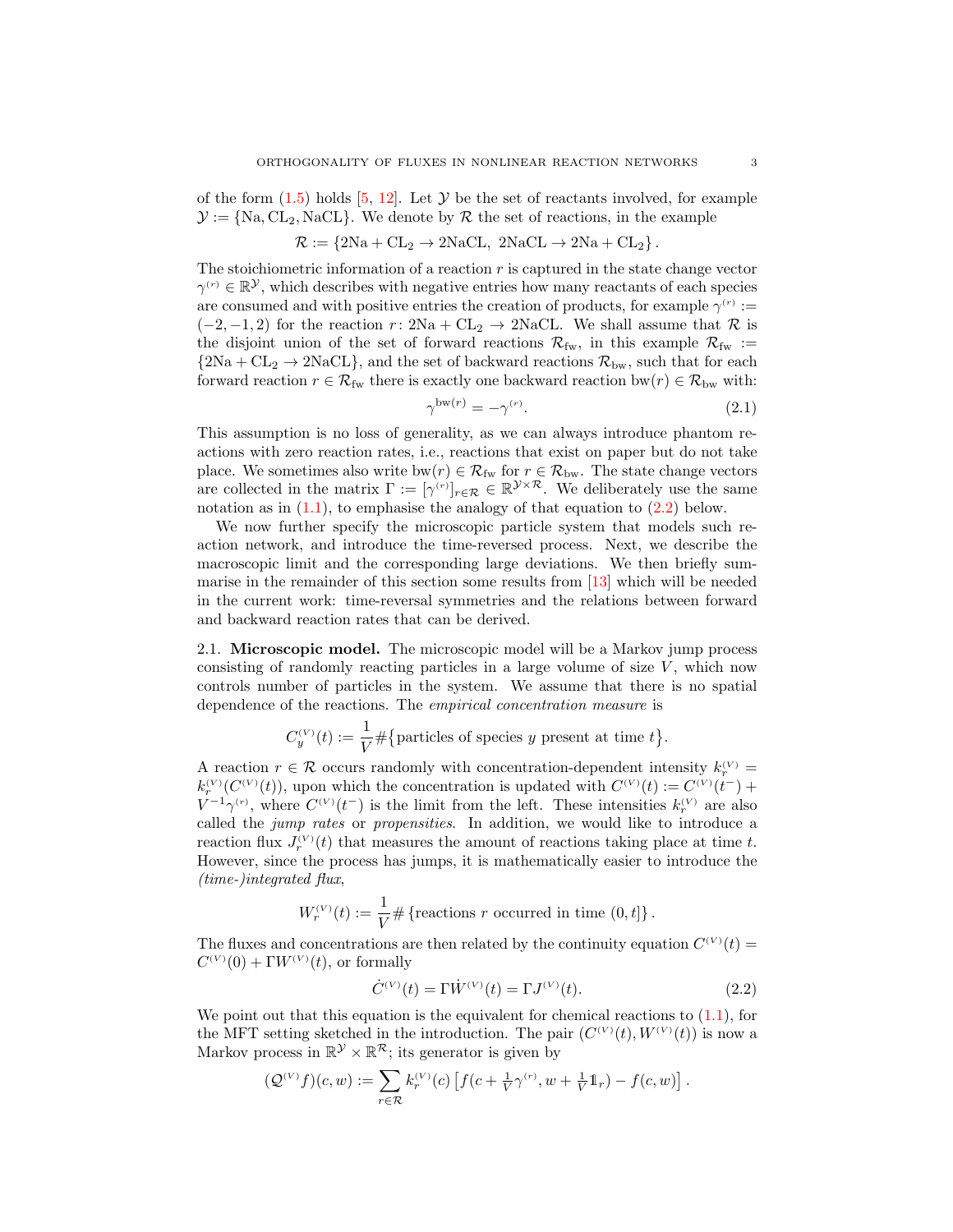We remark that these are the sole reasons for considering integrated fluxes: although the concentration  $C^{(V)}(t)$  is a Markov process,  $C^{(V)}(t)$  paired with the nonintegrated flux  $J^{(V)}(t)$  is not, and moreover,  $(2.2)$  only holds in a weak, measurevalued sense. However in the macroscopic regime  $V \to \infty$ , these issues do not play a role anymore, so that later we can focus on the non-integrated fluxes.

We collect the needed technical assumptions on the Markov chain as follows.

<span id="page-3-2"></span>**Assumption 2.1.** Assume that for all V the process  $C^{(V)}(t)$  is non-explosive on  $(0, T)$  (that is, for almost all starting points, almost all trajectories do not exhibit infinitely many jumps in  $(0, T)$ ) and remains almost surely within a compact set, typically a simplex that describes mass conservation. Furthermore, the process has a unique, coordinate-wise positive invariant measure  $0 < \pi^{(V)} \in \mathcal{P}(\frac{1}{V} \mathbb{N}_0^I)$ . Integrated fluxes are assumed to satisfy  $W^{(V)}(0) = 0$  almost surely in V.

<span id="page-3-3"></span>Example 2.2. The typical example that is used to model microscopic chemical reactions is  $k_r^{(V)}(c) = \omega^{(r)} V \prod_{y \in \mathcal{Y}} (1/V)^{\alpha_y^{(r)}} \alpha_y^{(r)}! {c_y^{(r)} \choose \alpha_y^{(r)}},$  where  $\omega^{(r)}$  is a reaction-specific constant and  $\alpha_y^{(r)}$  are the number of y-reactants consumed in reaction r. In that case the master equation for the Markov process  $C^{(V)}(t)$  is called the "Chemical Master" Equation", and in many cases the invariant measure  $\pi^{(V)}$  is explicitly known and positive [\[2\]](#page-12-4). In general, explosion may occur for such models, but it can be ruled out by imposing an additional mass conservation assumption [\[12\]](#page-12-2).

<span id="page-3-5"></span>2.2. The time-reversed process. Here we introduce the time-reversed process which will be crucial throughout the paper. For a path  $(C^{(V)}(t), W^{(V)}(t))$  and the given final time  $T$ , we define the time-reversed path as

$$
\left(\overleftarrow{C}^{(V)}(t),\overleftarrow{W}^{(V)}(t)\right):=\left(C^{(V)}(T-t),{W^{(V)}}^\mathsf{T}(T)-{W^{(V)}}^\mathsf{T}(T-t)\right),
$$

where  $W^{(V)}{}_{\text{bw}(r)}^{\text{T}}(t) := W^{(V)}_r(t);$  by construction, these time-reversed integrated fluxes  $\overleftarrow{W}^{(V)}(t)$  remain non-negative, non-decreasing, and initially calibrated at 0, as the original integrated fluxes  $\widetilde{W}^{(V)}(t)$ .

**Theorem 2.3** ([\[13,](#page-12-3) Proposition 4.1], time-reversal). Let  $\mathbb{P}_{\mathcal{Q}^{(V)}, \pi^{(V)}}^{(V)}$  be the path measure of the Markov process  $(C^{(V)}(t), W^{(V)}(t))$  with generator  $\mathcal{Q}^{(V)}$  and initial distribution  $\pi^{(V)} \times \delta_0$ . Then

<span id="page-3-1"></span>
$$
\mathbb{P}^{(V)}_{\mathcal{Q}^{(V)},\pi^{(V)}}\big((\overleftarrow{C}^{(V)}(t),\overleftarrow{W}^{(V)}(t))\in\mathcal{A}\big)=\mathbb{P}^{(V)}_{\overleftarrow{\mathcal{Q}}^{(V)},\pi^{(V)}}\big((C^{(V)}(t),W^{(V)}(t))\in\mathcal{A}\big),\quad(2.3)
$$

where the reversed generator is

$$
\left(\overleftarrow{Q}f\right)(w) = \sum_{r \in \mathcal{R}} \overleftarrow{k}_{\text{bw}(r)}^{(V)}(c) \left[ f(c + \frac{1}{V} \gamma^{\text{bw}(r)}, w + \frac{1}{V} \mathbb{1}_{\text{bw}(r)}) - f(c, w) \right],\tag{2.4}
$$

and the reversed rates are related to the forward rates through

<span id="page-3-0"></span>
$$
\overleftarrow{k}_{\text{bw}(r)}^{(V)}(c) := \frac{\pi^{(V)}(c + \frac{1}{V}\gamma^{\text{bw}(r)})}{\pi^{(V)}(c)} k_r^{(V)}(c + \frac{1}{V}\gamma^{\text{bw}(r)}).
$$
(2.5)

<span id="page-3-4"></span>Remark 2.4. A special role is played for systems that satisfy "microscopic detailed balance", i.e., for  $V > 0$ :

$$
\pi^{(V)}(c)k_r^{(V)}(c) = \pi^{(V)}(c + \frac{1}{V}\gamma^{(r)})k_r^{(V)}(c + \frac{1}{V}\gamma^{(r)}) \quad \text{ for all } c \in \mathbb{R}^{\mathcal{Y}} \text{ and } r \in \mathcal{R}.
$$

Indeed, by [\(2.5\)](#page-3-0), this is equivalent to  $\overleftarrow{k}_r^{(V)}(c) = k_r^{(V)}(c)$ , and hence to the reversibility of the Markov process, i.e.,  $Q^{(V)} = Q^{(V)}$  in [\(2.3\)](#page-3-1) (not to be confused with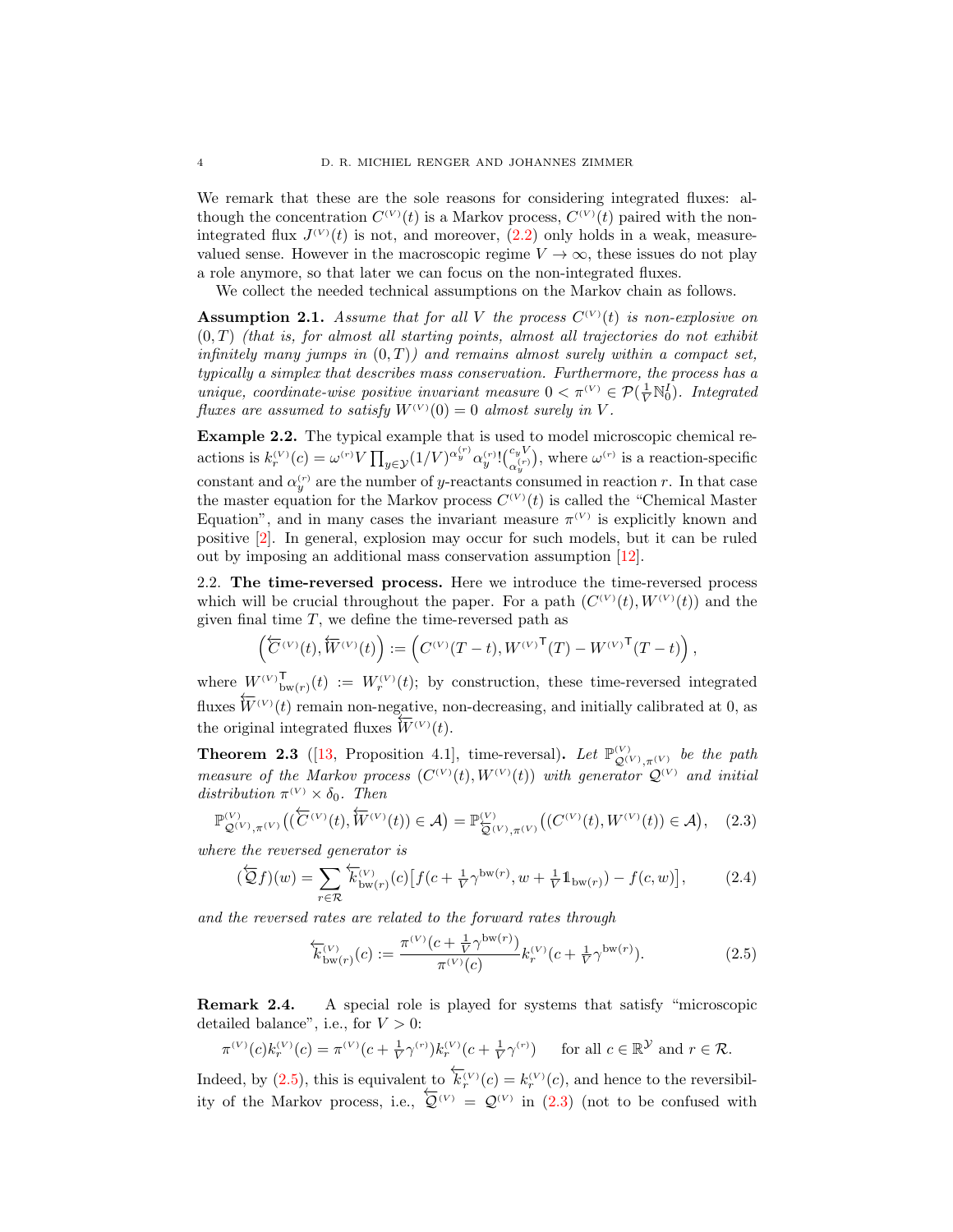thermodynamic reversibility). As we will see, on a macroscopic level this condition corresponds to conservative forces, or the absence of external forces. Since we are mainly interesting in the behaviour of systems undergoing external forces, we shall not assume this condition, but merely use it as a validity check at some places.  $\Box$ 

2.3. Macroscopic limit and large deviations. We now study the macroscopic behaviour of the system in the limit  $V \to \infty$ . To this aim we need to make the following assumption.

Assumption 2.5. Let the jump rates converge in average to reaction rates, that is,  $\sup_c |V^{-1}k_r^{(V)}(c) - \kappa_r(c)| \to 0$  as  $V \to \infty$ . Furthermore, we assume that the rates  $\kappa_r$  satisfy the assumptions of [\[12\]](#page-12-2) allowing for a large-deviation principle; in particular, a rate  $\kappa_r(c)$  has to vanish if the associated reaction would lead to negative concentrations, and the mapping  $c \mapsto \kappa_r(c)$  must be non-decreasing, Lipschitz continuous, superhomogeneous  $[12,$  Assumption 2.2(vi)] and bounded on the compact set of concentrations of Assumption [2.1.](#page-3-2) We require the invariant distributions  $\pi^{(V)} \in \mathcal{P}(\frac{1}{V} \mathbb{N}_0^{\mathcal{Y}})$  to satisfy a large-deviation principle

<span id="page-4-3"></span>
$$
\pi^{(V)}(C^{(V)} \approx c) \stackrel{V \to \infty}{\sim} \exp(-V\mathcal{I}_0(c)),\tag{2.6}
$$

for some  $\mathcal{I}_0: \mathbb{R}_+^{\mathcal{Y}} \to [0, \infty]$ . Finally, we assume that  $\mathcal{I}_0$  is almost everywhere differentiable, as it holds for example for convex functionals.

By a straightforward extension of Kurtz' Theorem [\[6\]](#page-12-5), in the limit  $V \to \infty$ , the random path  $(C^{(V)}(t), W^{(V)}(t))$  converges (in measure) to the deterministic solution of the coupled equations

<span id="page-4-1"></span>
$$
\dot{c}(t) = \Gamma \dot{w}(t), \text{ and } \dot{w}(t) = \kappa (c(t)), \qquad (2.7)
$$

which is the chemical reaction equivalent of  $(1.1)$  and  $(1.2)$ .

Since the noise is essentially a re-scaled Poissonian, a large-deviations principle holds, which we now recall (see  $\lceil 12 \rceil$  for the precise statement). In the following theorem and throughout the paper we adapt the notation of the relative entropy:

<span id="page-4-0"></span>
$$
\mathcal{S}(j \mid \kappa(c)) := \sum_{r \in \mathcal{R}} j_r \log \frac{j_r}{\kappa_r(c)} - j_r + \kappa_r(c). \tag{2.8}
$$

<span id="page-4-2"></span>**Theorem 2.6** ([\[12\]](#page-12-2)). As in Theorem [2.3,](#page-3-0) let  $\mathbb{P}_{\mathcal{Q}^{(V)}, \pi^{(V)}}^{(V)}$  be the path measure of the Markov process  $(C^{(V)}(t), W^{(V)}(t))$  with generator  $\mathcal{Q}^{(V)}$  and initial distribution  $\pi^{(V)} \times \delta_0$ . Then for any  $(c, w) \in W^{1,1}(0,T; \mathbb{R}^{\mathcal{Y}} \times \mathbb{R}^{\mathcal{R}})$ 

$$
\begin{split} \mathbb{P}^{(V)}_{\mathcal{Q}^{(V)}, \pi^{(V)}}((C^{(V)}, W^{(V)}) &\approx (c, w)) \\ &\qquad \qquad V \underset{\sim}{\rightarrow} \infty \exp\left(-V\left[\mathcal{I}_0(c(0)) + \int_0^T \mathcal{S}\big(\dot{w}(t) \mid \kappa(c(t))\big) \, dt\right]\right). \end{split}
$$

The non-negative cost functional  $\int_0^T S(\dot{w}(t) | \kappa(c(t))) dt$  can be interpreted as the free energy required to force the system to follow a given path,  $(c, w)$  rather than the path that solves the macroscopic equation  $(2.7)$ , whereas  $\mathcal{I}_0$  measures the cost of deviating from the given initial data. This interpretation goes back to [\[11\]](#page-12-6); see also [\[9\]](#page-12-7) for a more detailed account.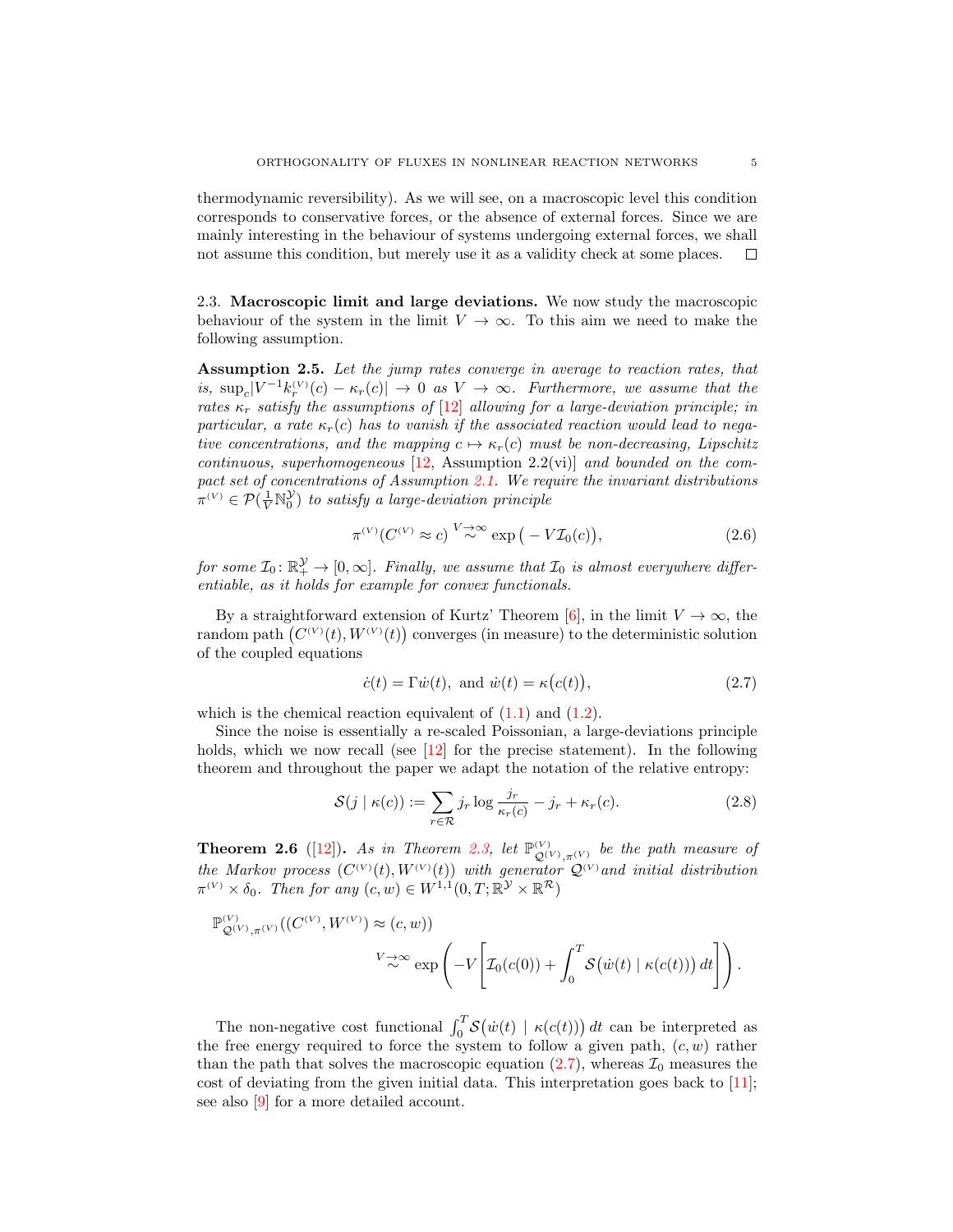Example 2.7. For the Chemical Master Equation discussed in Example [2.2,](#page-3-3) the corresponding reaction rates are  $\kappa^{(r)}(c) = \omega^{(r)} \prod_{y \in \mathcal{Y}} c_y^{(\alpha_y^{(r)})}$ . This specific form of the reaction rates is called *mass-action kinetics*  $[6, 2]$  $[6, 2]$  $[6, 2]$ . Moreover, in that case  $\mathcal{I}_0(c) := \mathcal{S}(c \mid c^{\text{eq}})$ , where  $c^{\text{eq}}$  is the equilibrium concentration  $0 = \Gamma \kappa(c^{\text{eq}})$  [\[9\]](#page-12-7).

<span id="page-5-5"></span>2.4. Time reversal symmetries and implications. The large-deviation result Theorem [2.6](#page-4-2) also applies to the time-reversed process  $(\overline{C}^{(V)}(t), \overline{W}^{(V)}(t))$ . Combining this with the time reversal result of Theorem [2.3](#page-3-0) yields the following timereversal symmetry:

**Corollary 2.8.** For any path  $(c, w) \in W^{1,1}(0, T; \mathbb{R}^{\mathcal{Y}} \times \mathbb{R}^{\mathcal{R}})$ , it holds

$$
\mathcal{I}_0(c(0)) + \int_0^T \mathcal{S}(\dot{w}(t) \mid \kappa(c(t))) dt = \mathcal{I}_0(c(T)) + \int_0^T \mathcal{S}(\dot{w}^\mathsf{T}(t) \mid \overleftarrow{\kappa}(c(t))) dt, \quad (2.9)
$$

or (using  $\dot{c} = \Gamma \dot{w}$ ), for a dense set of  $(c, j) = (c, \dot{w}) \in \mathbb{R}^{\mathcal{Y}} \times \mathbb{R}^{\mathcal{R}}$  for which the chain rule holds,

<span id="page-5-1"></span>
$$
S(j \mid \kappa(c))) - S(j^{\mathsf{T}} \mid \overleftarrow{\kappa}(c)) = \nabla \mathcal{I}_0(c) \cdot \Gamma j. \tag{2.10}
$$

Although the reversed propensities  $\overleftarrow{k}_r^{(V)}(c)$  are explicitly known by [\(2.5\)](#page-3-0) if the invariant measure  $\pi^{(V)}$  is known, the reversed reaction rates  $\kappa_r(c)$  may generally not be explicit. However, using the fact that  $(2.10)$  holds for all j, one finds the relations [\[13,](#page-12-3) Section 4.2], if the quantities are defined,

$$
\nabla \mathcal{I}_0(c) \cdot \gamma^{(r)} = \log \frac{\overleftarrow{\kappa}_{\text{bw}(r)}(c)}{\kappa_r(c)},\tag{2.11}
$$

<span id="page-5-7"></span><span id="page-5-3"></span><span id="page-5-2"></span>
$$
\sum_{r \in \mathcal{R}} \kappa_r(c) = \sum_{r \in \mathcal{R}} \overleftarrow{\kappa}_r(c),\tag{2.12}
$$

$$
\kappa_r(c)\kappa_{\text{bw}(r)}(c) = \overleftarrow{\kappa}_r(c)\overleftarrow{\kappa}_{\text{bw}(r)}(c). \tag{2.13}
$$

Note in particular that the ratio  $\overleftarrow{\kappa}_{bw(r)}(c)/\kappa_r(c)$  is well-defined whenever  $\nabla \mathcal{I}_0(c)$  is well-defined, i.e., on a dense subset. We mention that  $(2.13)$  was not stated in [\[13\]](#page-12-3) but follows directly from  $(2.11)$  and the antisymmetry  $(2.1)$ .

<span id="page-5-4"></span>Remark 2.9. Building further upon Remark [2.4,](#page-3-4) if microscopic detailed balance holds, then this is also true for the reaction rates:  $\overleftarrow{\kappa}(c) = \kappa(c)$ , which is often called chemical detailed balance, or in case of mass-action kinetics, the Wegscheider condition. П

<span id="page-5-0"></span>3. Force structures. In this section, we introduce force structures; these can be seen as a non-equilibrium generalisation of gradient flows. Such structure does in general not exist unless we consider net fluxes. Therefore, we first introduce net fluxes, then force structures, and we finally discuss the force structure that corresponds to the reversed dynamics.

3.1. Net fluxes: macroscopic limit and large deviations. Since reactions are ordered in forward-backward pairs with opposite state change vectors [\(2.1\)](#page-2-1), one can also introduce the net integrated fluxes as  $\overline{W}^{(V)}(t) := W^{(V)}(t) - W^{(V)}(t)^{\dagger}$ , i.e.,

<span id="page-5-6"></span>
$$
\bar{W}_r^{(V)}(t) := W_r^{(V)}(t) - W_{\text{bw}(r)}^{(V)}(t), \qquad \text{for } r \in \mathcal{R}_{\text{fw}}.\tag{3.1}
$$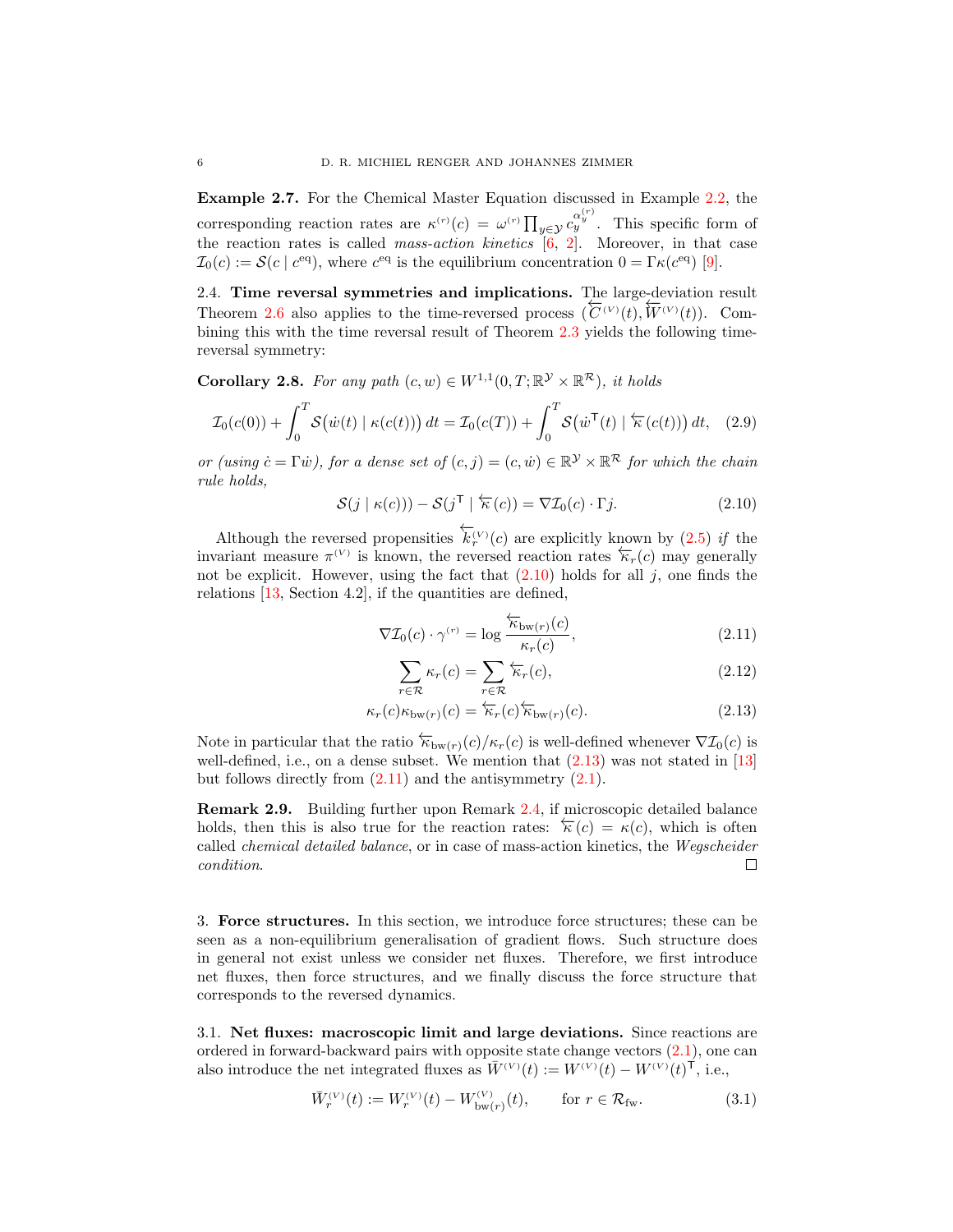Keeping in mind that these net fluxes are only defined for  $r \in \mathcal{R}_{fw}$ , we can use the same notation for the continuity equation, cf.  $(2.2)$ :

$$
\dot{C}^{(V)}(t) = \Gamma \dot{W}^{(V)}(t) = \sum_{r \in \mathcal{R}_{\text{fw}}} \gamma^{(r)} \dot{W}_r^{(V)}(t) + \gamma^{\text{bw}(r)} \dot{W}_{\text{bw}(r)}^{(V)}(t)
$$
\n
$$
= \sum_{r \in \mathcal{R}_{\text{fw}}} \gamma^{(r)} \dot{\bar{W}}_r^{(V)}(t) = \Gamma \dot{\bar{W}}^{(V)}(t).
$$

Again, by Kurtz' Theorem [\[6\]](#page-12-5), the pair  $(C^{(V)}(t), \bar{W}^{(V)}(t))$  converges in the macroscopic limit as  $V \to \infty$  to

<span id="page-6-1"></span>
$$
\dot{c}(t) = \Gamma \dot{\overline{w}}(t), \text{ and } \dot{\overline{w}}_r(t) = \kappa_r (c(t)) - \kappa_{\text{bw}(r)} (c(t)), \qquad (3.2)
$$

and, by a contraction principle also satisfies the following large-deviation principle.

## <span id="page-6-3"></span>Corollary 3.1.

$$
\mathbb{P}_{\mathcal{Q}^{(V)},\pi^{(V)}}^{\mathcal{Q}^{(V)}}\big((C^{(V)}(t),\bar{W}^{(V)}(t))\approx(c,\bar{w})\big) \n\quad \ \ \, \nabla \rightarrow \infty \exp\left(-V\left[\mathcal{I}_0(c) + \int_0^T \mathcal{L}\big(c(t),\dot{\bar{w}}(t)\big) dt\right]\right),
$$

where for  $(c, \bar{j}) \in \mathbb{R}^{\mathcal{Y}} \times \mathbb{R}^{\mathcal{R}_{\text{fw}}}.$ 

$$
\mathcal{L}(c,\bar{y}) := \inf_{\substack{j:(0,T)\to\mathbb{R}^{\mathcal{R}}:\\ \bar{y}=j-j^{\mathcal{T}}}}} \mathcal{S}(j \mid \kappa(c)),
$$
\n(3.3)\n
$$
= \sum_{r \in \mathcal{R}_{fw}} j_r \log \frac{j_r}{\kappa_r(c)} - j_r + \kappa_r(c) + (j_r - \bar{j}_r) \log \frac{j_r - \bar{j}_r}{\kappa_{bw(r)}} - (j_r - \bar{j}_r) + \kappa_{bw(r)},
$$
\nwhere  $j_r := \frac{1}{2}\bar{j}_r + \sqrt{\frac{1}{4}\bar{j}_r^2 + \kappa_r(c)\kappa_{bw(r)}(c)}$ .

3.2. Force structure of the cost function. Following [\[15,](#page-12-8) [8,](#page-12-9) [7,](#page-12-10) [5,](#page-12-1) [13\]](#page-12-3), we now rewrite the cost function  $\mathcal L$  in terms of forces, affinities and energies. As will be clear from the formulas, these forces are only defined for concentrations that satisfy the following condition:

<span id="page-6-0"></span>κ(c) κbw(c) :⇐⇒ κr(c) = 0 ⇐⇒ κbw(r)(c) = 0 for all r ∈ R . (3.4)

Systems for which this condition holds for *any* concentration  $c$  are sometimes said to be in weak detailed balance.

For any c for which [\(3.4\)](#page-6-0) holds, the thermodynamic forces are defined as (setting  $0/0 = 1$ 

<span id="page-6-2"></span>
$$
F_r(c) := \frac{1}{2} \log \frac{\kappa_r(c)}{\kappa_{\text{bw}(r)}(c)}, \qquad \text{for } c \text{ satisfying (3.4) and } r \in \mathcal{R}_{\text{fw}}; \tag{3.5}
$$

these are the affinities of Schnakenberg [\[15\]](#page-12-8). We also define the dual and primal dissipation potentials (which are Legendre duals of each other):

<span id="page-6-4"></span>
$$
\Phi^*(c,\zeta) := 2 \sum_{r \in \mathcal{R}_{\text{fw}}} \sqrt{\kappa_r(c)\kappa_{\text{bw}(r)}(c)} \big(\cosh(\zeta_r) - 1\big), \text{ and}
$$
\n
$$
\Phi(c,\bar{j}) := \sup_{\zeta \in \mathbb{R}^{\mathcal{R}_{\text{fw}}}} \zeta \cdot \bar{j} - \Phi^*(c,\zeta)
$$
\n
$$
= \sum_{r \in \mathcal{R}_{\text{fw}}} 2\sqrt{\kappa_r(c)\kappa_{\text{bw}(r)}(c)} \bigg(\cosh^*\left(\frac{\bar{j}_r}{2\sqrt{\kappa_r(c)\kappa_{\text{bw}(r)}(c)}}\right) + 1\bigg).
$$
\n(3.6)

We can then decompose the cost function  $\mathcal L$  as follows.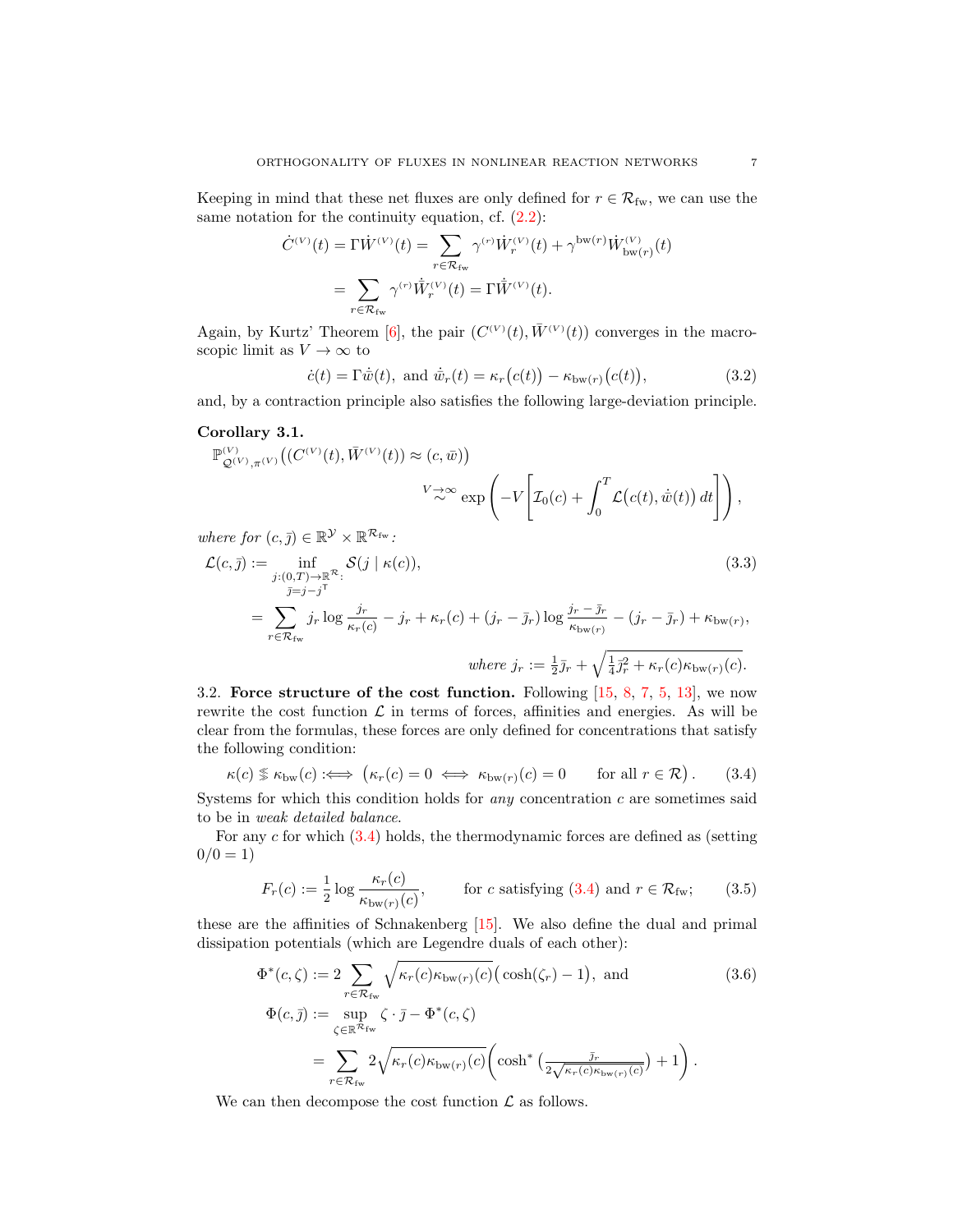**Theorem 3.2** ([\[8,](#page-12-9) [7,](#page-12-10) [5,](#page-12-1) [13\]](#page-12-3)). For any  $c \in \mathbb{R}^{\mathcal{Y}}_+$  for which  $\kappa(c) \n\leq \kappa_{bw}(c)$  and any  $\bar{j} \in \mathbb{R}^{\mathcal{R}_{\text{fw}}},$ 

$$
\mathcal{L}(c,\bar{y}) = \Phi(c,\bar{y}) + \Phi^*(c, F(c)) - F(c) \cdot \bar{y},\tag{3.7}
$$

and this choice of  $\Phi^*, \Phi$  and F is unique (assuming  $\Phi^*(c,0) = 0 = \Phi(c,0)$  and  $\Phi(c, \cdot), \Phi^*(c, \cdot)$  are Legendre duals of each other [\[10,](#page-12-11) Proposition 2.1]).

This decomposition has the following physical interpretation. The solution to [\(3.2\)](#page-6-1) is the zero-cost flow  $\mathcal{L}(c(t), \overline{j}(t)) = 0$ , which is equivalent to

<span id="page-7-1"></span><span id="page-7-0"></span>
$$
\bar{j}(t) = \nabla_{\zeta} \Phi^*(c(t), F(c(t))). \qquad (3.8)
$$

Since Φ<sup>∗</sup> is not quadratic, this represents a non-linear response between forces and fluxes. Indeed, this also means that the force  $F$  must be scaled to be dimensionless; see [\[9\]](#page-12-7) for the correct scaling with physical constants. Of particular interest is the Fisher information:

$$
\Phi^*(c, F(c)) = \sum_{r \in \mathcal{R}_{\text{fw}}} \left( \sqrt{k_r(c)} - \sqrt{k_{\text{bw}(r)}(c)} \right)^2.
$$

We interpret this as a Fisher information since for the case of independent Brownian particles  $\Phi^*(c, F(c)) = \int_{\mathbb{R}^d} |\nabla \sqrt{c(x)}|^2 dx$ , see also [\[1,](#page-12-12) [10\]](#page-12-11); the expression above has the same form, but with a discrete gradient and non-linear rates. The Fisher information will be discussed in more detail in Section [5.](#page-9-0)

<span id="page-7-2"></span>**Remark 3.3.** If chemical detailed balance  $\overleftarrow{\kappa} = \kappa$  holds, see Remark [2.9,](#page-5-4) then from  $(3.5)$  and  $(2.11)$  we find that the last term in  $(3.7)$  reads:

$$
-F(c) \cdot \bar{j} = \frac{1}{2} \Gamma^{\mathsf{T}} \nabla \mathcal{I}_0(c) \cdot \bar{j} = \frac{1}{2} \nabla \mathcal{I}_0(c) \cdot \dot{c},
$$

so that the force is indeed conservative as anticipated in Remark [2.4.](#page-3-4) In this case, [\(3.8\)](#page-7-1) describes a nonlinear gradient flow, either in the space of concentrations  $[9]$  or in the space of integrated net fluxes  $[14]$ . □

3.3. Force structure for the reversed dynamics. We can also give a similar decomposition applied to the reversed dynamics, explained in Sections [2.2](#page-3-5) and [2.4.](#page-5-5) First, we apply Corollary [3.1](#page-6-3) to the reversed dynamics, using [\(2.3\)](#page-3-1):

Corollary 3.4. Set  $\overleftarrow{\overline{W}}^{(V)}(t) := -\overline{W}^{(V)}(T) + \overline{W}^{(V)}(T-t)$ , cf. [\(3.1\)](#page-5-6). Then:

$$
\begin{split} \mathbb{P}^{\left( V \right)}_{\mathcal{Q}^{\left( V \right)},\pi^{\left( V \right)}} \Big( \big( \overleftarrow{C}^{\left( V \right)}(t), \overleftarrow{W}^{\left( V \right)}(t) \big) &\approx \left( c, \bar{w} \right) \Big) \\ &\quad \ \ \, \nabla \!\!\! \right. \! \approx \! \exp \left( - V \Bigg[ \mathcal{I}_0 (c) + \int_0^T \! \overleftarrow{\mathcal{L}} \left( c(t), \dot{\bar{w}}(t) \right) dt \Bigg] \right), \end{split}
$$

where for  $(c, \bar{j}) \in \mathbb{R}^{\mathcal{Y}} \times \mathbb{R}^{\mathcal{R}_{\text{fw}}}.$ 

$$
\overleftarrow{\mathcal{L}}(c,\overline{j}) := \inf_{\substack{j:(0,T)\to\mathbb{R}^{\mathcal{R}}:\\ \overline{j}=j-j^{\mathsf{T}}}} \mathcal{S}(j \mid \overleftarrow{\kappa}(c)).
$$
\n(3.9)

We may then also decompose the reverse cost function  $\overleftarrow{\mathcal{L}}$  as a force structure. **Corollary 3.5** ([\[13\]](#page-12-3)). For any  $c \in \mathbb{R}^{\mathcal{Y}}_+$  for which  $\overleftarrow{\kappa}(c) \leq \overleftarrow{\kappa}_{bw}(c)$  and any  $\overline{\jmath} \in \mathbb{R}^{\mathcal{R}_{fw}}$ ,  $\overleftarrow{\mathcal{L}}(c,\overline{j}) = \Phi(c,\overline{j}) + \Phi^*(c,\overleftarrow{F}(c)) - \overleftarrow{F}(c) \cdot \overline{j},$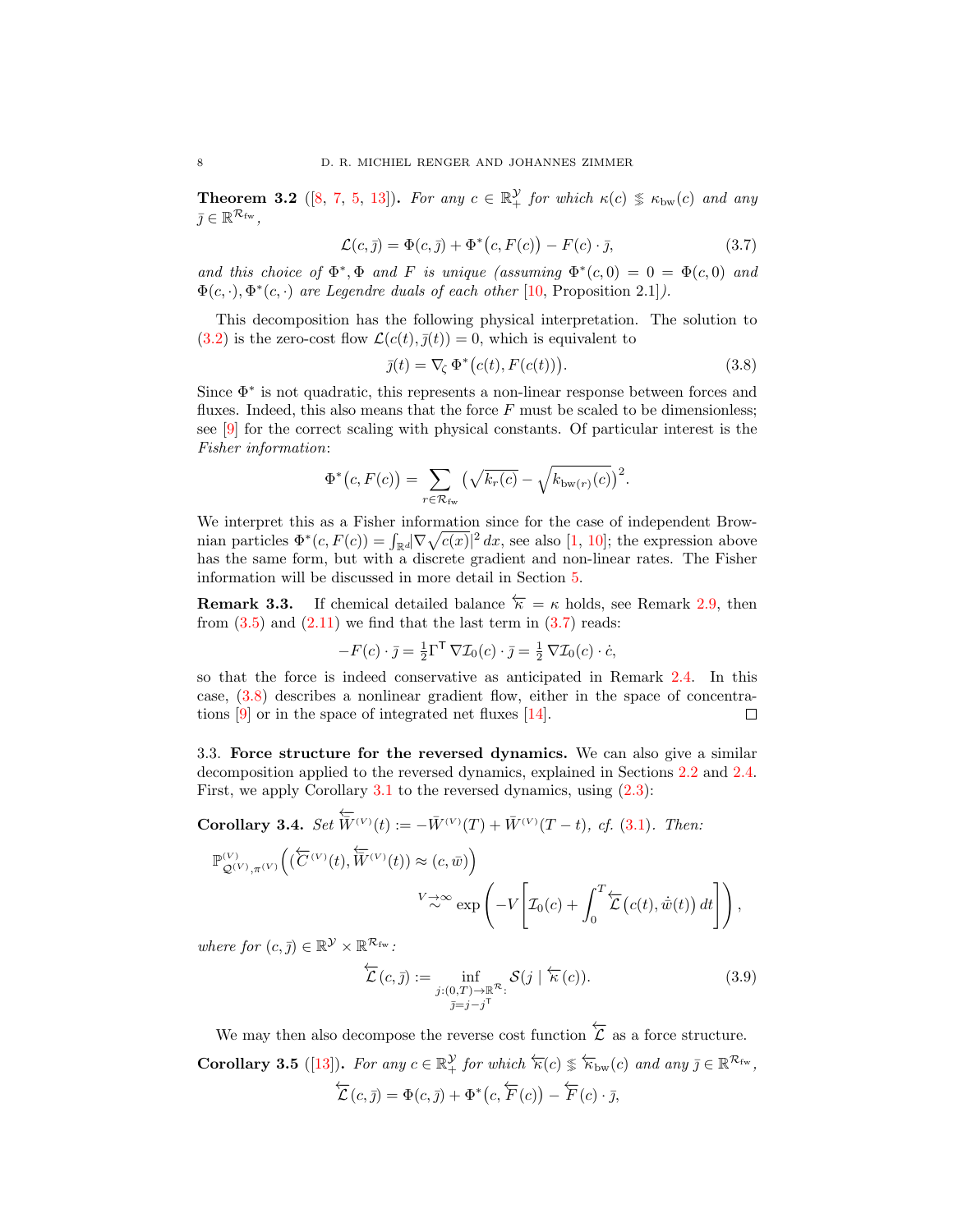where  $\Phi$ ,  $\Phi^*$  are given by [\(3.6\)](#page-6-4), and

$$
\overleftarrow{F}_r(c) = \frac{1}{2} \log \frac{\overleftarrow{\kappa}_r(c)}{\overleftarrow{\kappa}_{\text{bw}(r)}(c)},
$$

and this choice of  $\Phi^*, \Phi$  and  $\overleftarrow{F}$  is unique.

Observe that the potentials  $\Phi, \Phi^*$  are the same for the reversed dynamics due boset to that the potentials 1, 1 are the same for the reversed dynamics due<br>to [\(2.13\)](#page-5-2). In fact also for the Fisher information  $\Phi^*(c, F(c)) = \Phi^*(c, \overline{F}(c))$  due to [\(2.12\)](#page-5-7) and [\(2.13\)](#page-5-2).

<span id="page-8-0"></span>4. Orthogonal decomposition. We now mimic the arguments from [\[5\]](#page-12-1) for the case of general nonlinear reactions. Throughout this section, we shall write forces  $F(c)$  and gradients  $\nabla \mathcal{I}_0(c)$  under the standing assumption that the quantities are well-defined and sufficiently regular. These assumptions will be relaxed in Section [5.](#page-9-0) First we explain how the dual dissipation potentials can be decomposed; next we discuss how the forces can be decomposed accordingly.

4.1. Orthogonal decomposition of the dual dissipation potentials. The idea of this short subsection is to decompose  $\Phi^*(c,\xi+\zeta)$  in a similar fashion as one would do in a Hilbert space:  $\frac{1}{2} \|\xi + \zeta\|^2 = \frac{1}{2} \|\xi\|^2 + \langle \xi, \zeta \rangle + \frac{1}{2} \|\zeta\|^2$ , see for example  $[3, \text{Section IIC}]$ . However, since  $\Psi^*$  is not quadratic, the construction is a bit more involved: the pairing between forces becomes *nonlinear*, and one of the dual dissipation potentials must be modified:

$$
\theta_c(\xi, \zeta) := 4 \sum_{r \in \mathcal{R}_{\text{fw}}} \sqrt{\kappa_r(c) \kappa_{\text{bw}(r)}(c)} \sinh(\xi_r) \sinh(\zeta_r),
$$
  

$$
\Phi_{\zeta}^*(c, \xi) := 2 \sum_{r \in \mathcal{R}_{\text{fw}}} \sqrt{\kappa_r(c) \kappa_{\text{bw}(r)}(c)} \cosh(\zeta_r) \left(\cosh(\xi_r) - 1\right).
$$

We can now write the decomposition as follows.

<span id="page-8-1"></span>**Proposition 4.1.** For any  $c \in \mathbb{R}^{\mathcal{Y}}$  and  $\xi, \zeta \in \mathbb{R}^{\mathcal{R}}$ ,

$$
\Phi^*(c,\xi+\zeta) = \Phi^*_{\zeta}(c,\xi) + \theta_c(\xi,\zeta) + \Phi^*(c,\zeta)
$$
  
= 
$$
\Phi^*(c,\xi) + \theta_c(\xi,\zeta) + \Phi^*_{\xi}(c,\zeta), \text{ and}
$$
  

$$
\theta_c(\xi,\zeta) = \Phi^*(c,\xi+\zeta) - \Phi^*(c,\xi-\zeta).
$$

Proof. Both statements follow from the identity

$$
\cosh(\xi + \zeta) = \cosh(\xi)\cosh(\zeta) + \sinh(\xi)\sinh(\zeta). \qquad \Box
$$

We stress that there is the choice which one of the two dissipation potentials on the right-hand side is modified. By a slight abuse of notation, we shall also write  $\Phi_F^*(c,\xi) = \Phi_{F(c)}^*(c,\xi)$  for a force field F.

4.2. Orthogonal decomposition of the forces. The force and its reversed counterpart are connected via the relations  $(2.11)$ ,  $(2.12)$ ,  $(2.13)$ , see [\[13,](#page-12-3) Section 4.6]:

$$
F_r(c) + \overleftarrow{F}_r(c) = -(\Gamma^{\mathsf{T}} \nabla \mathcal{I}_0(c))_r, \tag{4.1}
$$

which is twice the force that one would have under chemical detailed balance, see Remark [3.3.](#page-7-2) This motivates the splitting of general forces into a symmetric and an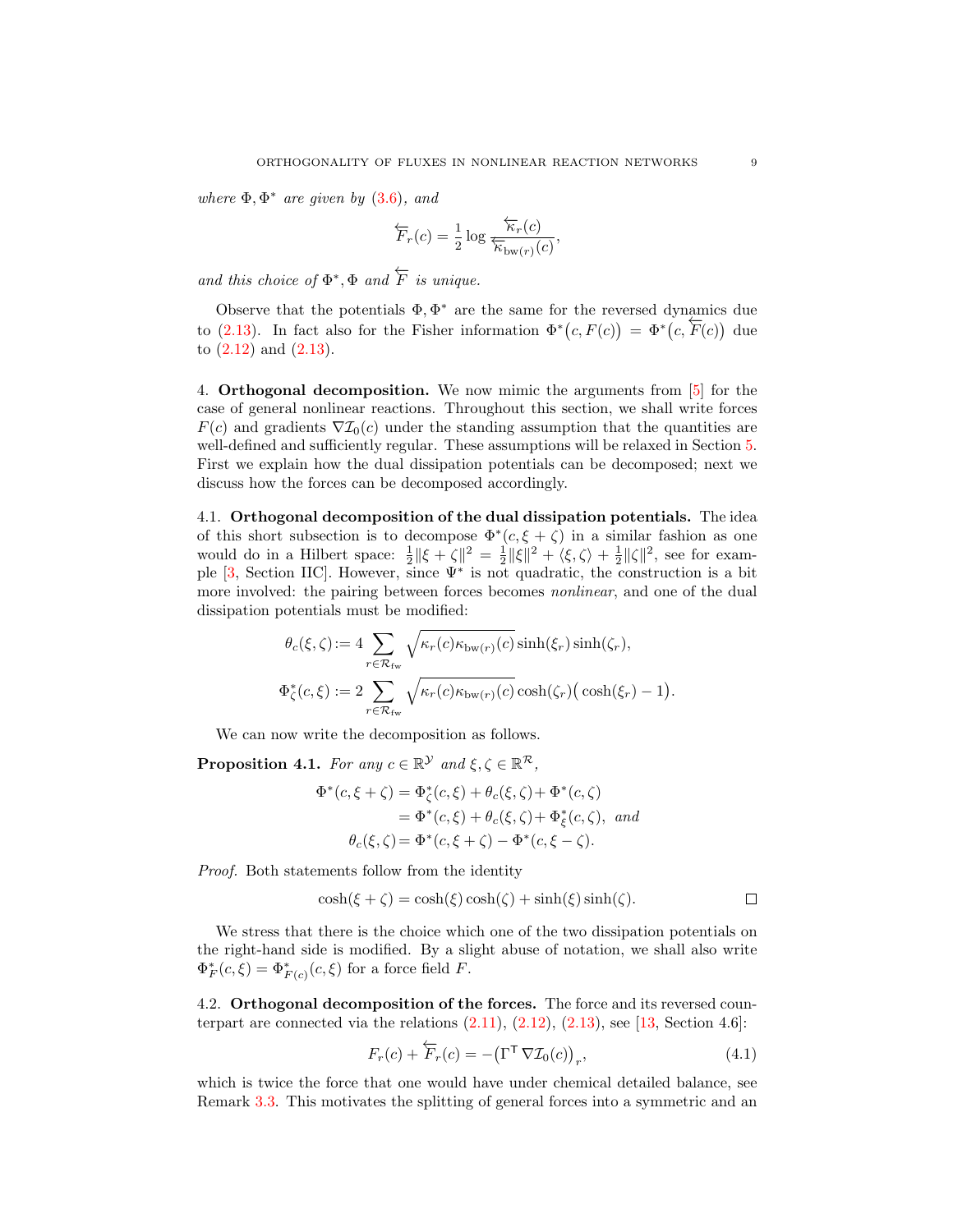antisymmetric part  $F(c) = F<sup>sym</sup>(c) + F<sup>asym</sup>(c)$ :

$$
F_r^{\text{sym}}(c) := \frac{1}{2} \big( F_r(c) + \overleftarrow{F}_r(c) \big) = \frac{1}{2} \log \frac{\kappa_r(c)}{\overleftarrow{\kappa}_{\text{bw}(r)}(c)} = -\frac{1}{2} (\Gamma^{\mathsf{T}} \nabla \mathcal{I}_0(c))_r \quad \text{and}
$$

$$
F_r^{\text{asym}}(c) := \frac{1}{2} \big( F_r(c) - \overleftarrow{F}_r(c) \big) = \frac{1}{2} \log \frac{\overleftarrow{\kappa}_{\text{bw}(r)}(c)}{\kappa_{\text{bw}(r)}(c)},
$$

where the latter indeed vanishes if chemical detailed balance  $\kappa = \kappa$  holds. More generally, the antisymmetric force measures how far the system is from chemical detailed balance. We briefly note that in case of linear reactions, the antisymmetric force is a constant, independent of the concentration [\[5\]](#page-12-1), which is no longer true for nonlinear reactions.

The two force fields  $F<sup>sym</sup>$ ,  $F<sup>asym</sup>$  are indeed 'orthogonal' to each other if we use the nonlinear pairing  $\theta_c(\cdot, \cdot)$  introduced above, as the next statement shows.

**Proposition 4.2** (Generalisation of [\[5,](#page-12-1) Lemma 1]). For any  $c \in \mathbb{R}^{\mathcal{Y}}$  for which  $F<sup>sym</sup>(c), F<sup>asym</sup>(c)$  are well-defined,

$$
\theta_c(F^{\text{\rm sym}}(c),F^{\text{\rm asym}}(c))=0.
$$

*Proof.* This follows from  $(2.12)$  and  $(2.13)$ .

<span id="page-9-2"></span><span id="page-9-1"></span> $\Box$ 

As a consequence of this and Proposition [4.1,](#page-8-1) the Fisher information can be decomposed as follows:

<span id="page-9-3"></span>**Corollary 4.3** (Generalisation of [\[5,](#page-12-1) Lemma 2 and Corollary 4]). For any  $c \in \mathbb{R}_+^{\mathcal{Y}}$ for which  $F^{\text{sym}}(c)$ ,  $F^{\text{asym}}(c)$  are well-defined,

$$
\Phi^*(c, F^{\text{sym}}(c) + F^{\text{asym}}(c)) = \Phi^*_{F^{\text{asym}}}(c, F^{\text{sym}}(c)) + \Phi^*(c, F^{\text{asym}}(c))
$$
  
= 
$$
\Phi^*(c, F^{\text{sym}}(c)) + \Phi^*_{F^{\text{sym}}}(c, F^{\text{asym}}(c)),
$$

and hence for any  $c \in \mathbb{R}_+^{\mathcal{Y}}$  for which  $\kappa_r(c) \nless \kappa_{bw(r)}(c)$  and any  $\bar{\jmath} \in \mathbb{R}^{\mathcal{R}_{fw}}$ ,

$$
\mathcal{L}(c,\bar{y}) = \Phi(c,\bar{y}) + \Phi^*(c, F^{\text{asym}}(c)) - F^{\text{asym}}(c) \cdot \bar{y} \n+ \Phi^*_{F^{\text{asym}}}(c, F^{\text{sym}}(c)) + \frac{1}{2} \nabla \mathcal{I}_0(c) \cdot \Gamma \bar{y}
$$
\n
$$
= \Phi(c,\bar{y}) + \Phi^*(c, F^{\text{sym}}(c)) + \frac{1}{2} \nabla \mathcal{I}_0(c) \cdot \Gamma \bar{y}
$$
\n(4.2)

$$
+\Phi_{F^{\text{sym}}}^*(c, F^{\text{asym}}(c)) - F^{\text{asym}}(c) \cdot \bar{\jmath}.\tag{4.3}
$$

<span id="page-9-0"></span>5. Fisher and entropy bounds. Observe that the forces  $F<sup>sym</sup>(c)$ ,  $F<sup>asym</sup>(c)$  are well-defined precisely if  $\kappa(c) \leq \kappa_{bw}(c) \leq \kappa_{bw}(c)$ . It turns out that many terms in  $(4.2)$  and  $(4.3)$  remain well-defined even when this condition is violated, see Example [5.2.](#page-10-0) More precisely, we may introduce the following notation, where the equalities on the right are true if  $\kappa_r(c) \nless \kappa_{bw(r)}(c)$ :

$$
\begin{split} \mathrm{Fi}_{\mathrm{a}}^{\mathrm{s}}(c) := & \frac{1}{2} \sum_{r \in \mathcal{R}_{\mathrm{fw}} \cup \mathcal{R}_{\mathrm{bw}}} \left( \sqrt{\kappa_r(c)} - \sqrt{\overleftarrow{\kappa}_{\mathrm{bw}(r)}(c)} \right)^2 = \Phi_{F^{\mathrm{asym}}}^*(c, F^{\mathrm{sym}}(c)), \text{ and} \\ \mathrm{Fi}_{\mathrm{s}}^{\mathrm{a}}(c) := & \frac{1}{2} \sum_{r \in \mathcal{R}_{\mathrm{fw}} \cup \mathcal{R}_{\mathrm{bw}}} \left( \sqrt{\kappa_r(c)} - \sqrt{\overleftarrow{\kappa}_r(c)} \right)^2 = \Phi_{F^{\mathrm{sym}}}^*(c, F^{\mathrm{asym}}(c)). \end{split}
$$

Remark 5.1. If we interpret the differences in as abstract gradients, then both quantities are of the form  $\frac{1}{2} \sum_{r} (\nabla \sqrt{\kappa(c)})^2$ , which coincides with the usual continuous-space Fisher information  $\frac{1}{2} \int |\nabla \sqrt{c(x)}|^2 dx = \frac{1}{2} \int \frac{|\nabla c(x)|^2}{c(x)}$  $\frac{c(x)}{c(x)}$  dx. Recalling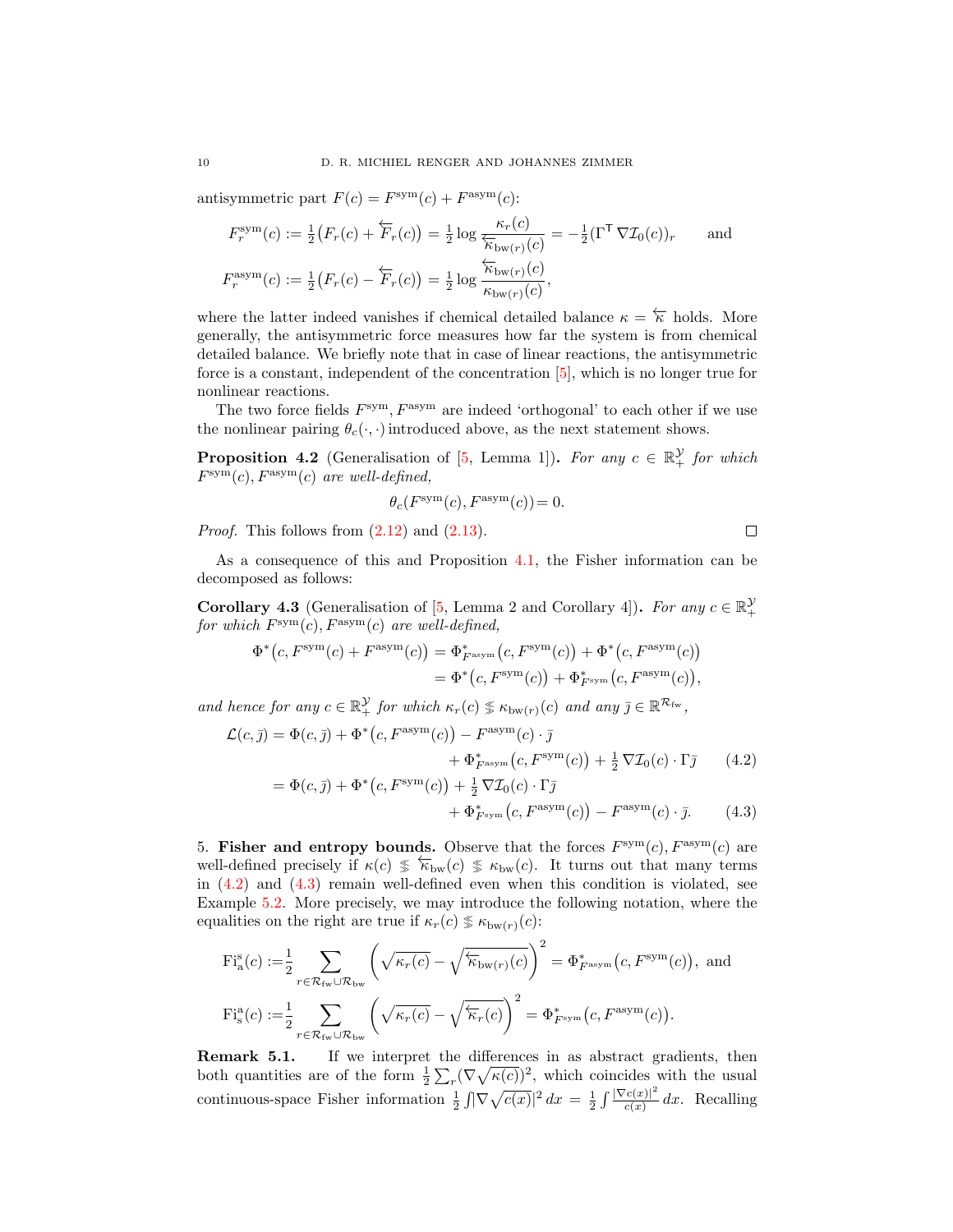Remark [2.9,](#page-5-4) the second quantity  $Fi_s^a(c)$  measures how far the system is from being in detailed balance.

<span id="page-10-0"></span>**Example 5.2.** Consider a two-state linear network with  $\kappa_{xy}(c) := a_{xy}c_x/c_0^{\text{eq}}$  and equilibrium concentration  $c^{eq} > 0$ , see also [\[5\]](#page-12-1). The time-reversed rates are then given by  $\overleftarrow{\kappa}_{xy}(c) := a_{yx}c_x/c_x^{\text{eq}}$ . Then the force is  $F_{xy}(c) = \frac{1}{2}\log \frac{a_{xy}c_xc_y^{\text{eq}}}{a_{yx}c_yc_x^{\text{eq}}}$ , which decomposes into  $F_{xy}^{\text{sym}}(c) = \frac{1}{2} \log \frac{c_x c_y^{\text{eq}}}{c_y c_x^{\text{eq}}}$  and  $F_{xy}^{\text{asym}}(c) = \frac{1}{2} \log \frac{a_{xy}}{a_{yx}}$ , and the two Fisher informations are  $\text{Fi}_{a}^{\text{s}}(c) = \frac{1}{2}(a_{12}+a_{21})(\sqrt{c_1/c_1^{\text{eq}}} - \sqrt{c_2/c_2^{\text{eq}}})^2$  and  $\text{Fi}_{s}^{\text{a}}(c) = \frac{1}{2}(c_1/c_1^{\text{eq}} +$ mormations are  $\Gamma_{\text{a}}(c) = 2 \left(\frac{a_{12} + a_{21}}{V}\right) \left(\sqrt{c_1/c_1} - \sqrt{c_2/c_2}\right)$  and  $\Gamma_{\text{s}}(c) = 2 \left(\frac{c_1}{c_1} + \frac{c_2}{c_2}\right) \left(\sqrt{a_{12}} - \sqrt{a_{21}}\right)^2$ . We thus see that the forces  $F(c)$ ,  $F^{\text{sym}}(c)$  are not welldefined on the boundary  $c = (1, 0), (0, 1)$ , but the Fisher informations are.

The following proposition then generalises Corollary [4.3](#page-9-3) to all concentrations, which possibly violate  $\kappa(c) \leqslant \kappa_{bw}(c) \leqslant \kappa_{bw}(c)$ . The resulting inequality, bounding Fisher information and entropy by the rate functional, is known as a FIR inequality [\[4\]](#page-12-14). The inequality we prove here corresponds to the inequality in that paper when choosing their parameter  $\lambda = 1/2$ . Apart from the different proof strategy, our method shows that the gap is precisely quantified by  $(4.2)$ , at least for paths that stay away from the boundary,

<span id="page-10-3"></span>**Proposition 5.3.** Assume that  $\kappa$  satisfies the conditions of [\[12\]](#page-12-2) needed for the large-deviations Theorem [2.6](#page-4-2) to hold. Let  $\mathcal{I}_0$  be lower semicontinuous. Then for any path  $(c, \bar{j}) \in W^{1,1}(0,T;\mathbb{R}^{\mathcal{Y}}) \times L^1(0,T;\mathbb{R}^{\mathcal{R}_{\text{fw}}})$  such that  $\mathcal{I}_0$  is continuous in a neighbourhood of  $c(0)$ ,

<span id="page-10-2"></span>
$$
\int_0^T \mathcal{L}(c(t), \bar{j}(t)) dt \ge \int_0^T \mathrm{Fi}_{\mathrm{a}}^{\mathrm{s}}(c(t)) dt + \frac{1}{2} \mathcal{I}_0(c(T)) - \frac{1}{2} \mathcal{I}_0(c(0)). \tag{5.1}
$$

*Proof.* We use two approximation steps. In the first step we consider  $(c, \bar{j}) \in \mathbb{R}_+^{\mathcal{Y}} \times$  $\mathbb{R}^{\mathcal{R}}$  for which only  $\kappa(c) \leq \overleftarrow{\kappa}_{bw}(c)$  holds. While keeping this pair fixed, we define a new reaction network with propensities and corresponding reaction rates:

$$
k^{(V,\epsilon)}_r(c):=k^{(V)}_r(c)+\epsilon\overleftarrow{k}^{(V)}_r(c),\qquad\text{ and }\qquad \kappa^{(\epsilon)}_r(c):=\kappa_r(c)+\epsilon\overleftarrow{\kappa}_r(c).
$$

Then  $\kappa^{(\epsilon)}(c) \leq \kappa_{\text{bw}}^{(\epsilon)}(c) \leq \kappa_{\text{bw}}^{(\epsilon)}(c)$ , so [\(4.2\)](#page-9-1) holds. By convex duality  $\Phi(c,\bar{y})$  +  $\Phi^*(c, F^{\text{asym}}(c)) - F^{\text{asym}}(c) \cdot \bar{\jmath} \geq 0$ , which yields

<span id="page-10-1"></span>
$$
\mathcal{L}^{(\epsilon)}(c,\bar{J}) \geq \mathrm{Fi}_{\mathrm{a}}^{\mathrm{s}(\epsilon)}(c) + \frac{1}{2}\,\nabla \mathcal{I}_0^{(\epsilon)} \cdot \Gamma \bar{\jmath},
$$

where the superscript  $\epsilon$  denotes the functions corresponding to the modified rates where the superscript c denotes the ranchesis corresponding to the modified rates  $\kappa^{(k)}$ . Recall from Theorem [2.3](#page-3-0) that the network with rates  $\kappa^{(V)}$  has the same invariant measure  $\pi^{(V)}$  as the network with rates  $k^{(V)}$ ; by linearity the same is true for the network with rates  $k^{(V,\epsilon)}$ . It follows that the functional  $\mathcal{I}_0^{(\epsilon)} = \mathcal{I}_0$ remains unaltered. The Fisher information  $\mathrm{Fi}_{a}^{\mathrm{s}(\epsilon)}(c)$  is continuous in  $\kappa^{(\epsilon)}(c)$  and hence converges to  $\text{Fi}_{a}^{s}(c)$ . Finally for the cost function it follows by continuity that

$$
\begin{split} \mathrm{Fi}_{\mathrm{a}}^{\mathrm{s}}(c) + \frac{1}{2} \nabla \mathcal{I}_{0}(c) \cdot \Gamma \bar{\jmath} &= \lim_{\epsilon \to 0} \mathrm{Fi}_{\mathrm{a}}^{\mathrm{s}(\epsilon)}(c) + \frac{1}{2} \nabla \mathcal{I}_{0}^{(\epsilon)}(c) \cdot \Gamma \bar{\jmath} \\ &\leq \inf_{j \in \mathbb{R}_{+}^{\mathcal{R}}: j_{r} - j_{\mathrm{bw}(r)} = \bar{\jmath}_{r}} \limsup_{\epsilon \to 0} \mathcal{S}\big(j \mid \kappa^{(\epsilon)}(c)\big) \\ &= \inf_{j \in \mathbb{R}_{+}^{\mathcal{R}}: j_{r} - j_{\mathrm{bw}(r)} = \bar{\jmath}_{r}} \mathcal{S}\big(j \mid \kappa(c)\big) = \mathcal{L}(c, \bar{j}). \end{split} \tag{5.2}
$$

Hence this inequality holds for any  $(c, \overline{j})$  for which  $\kappa(c) \leq \overleftarrow{\kappa}_{bw}(c)$ .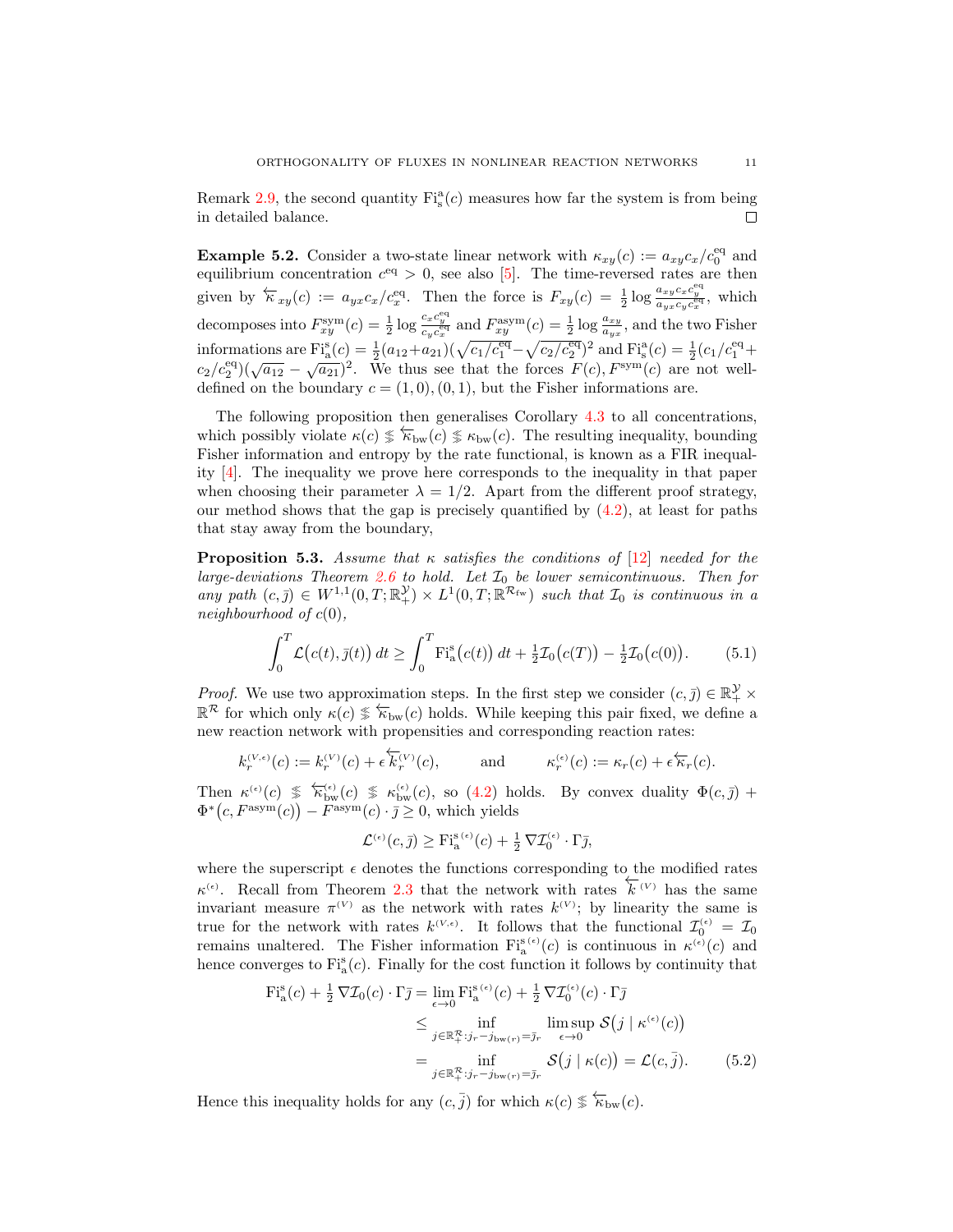In the second step, take an arbitrary path  $(c, \bar{j}) \in W^{1,1}(0,T; \mathbb{R}^{\mathcal{Y}}_+) \times L^1(0,T; \mathbb{R}^{\mathcal{R}_{\text{fw}}})$ such that  $\mathcal{I}_0$  is continuous in a neighbourhood of  $c(0)$ ; without loss of generality we may assume that  $\int_0^T \mathcal{L}(c(t), \bar{y}(t)) dt < \infty$ . Recall from [\(2.11\)](#page-5-3) that  $\kappa(c) \leq \overleftarrow{\kappa}_{bw}(c)$ for almost every c. We distinguish between two cases. In the first case the path  $c(t) \equiv c$  is constant in time (and hence  $\Gamma \bar{j} = 0$ ). Then we may approximate  $c^{(\epsilon)} \to c$ such that  $\kappa(c^{(\epsilon)}) \leq \overline{\kappa}_{bw}(c^{(\epsilon)})$ , hence [\(5.2\)](#page-10-1) holds for all t, and also in time-integrated form. Then  $\mathcal{I}_0(c^{(\epsilon)}(T)) - \mathcal{I}_0(c^{(\epsilon)}(0)) = 0 = \mathcal{I}_0(c(T)) - \mathcal{I}_0(c(0))$ , and clearly the Fisher information converges. Then

$$
\int_{0}^{T} \mathrm{Fi}_{\mathrm{a}}^{s}(c(t)) + \frac{1}{2}\mathcal{I}_{0}(c(T)) - \frac{1}{2}\mathcal{I}_{0}(c(0))
$$
\n
$$
= \lim_{\epsilon \to 0} \int_{0}^{T} \mathrm{Fi}_{\mathrm{a}}^{s}(c^{(\epsilon)}(t)) + \frac{1}{2}\mathcal{I}_{0}(c^{(\epsilon)}(T)) - \frac{1}{2}\mathcal{I}_{0}(c^{(\epsilon)}(0))
$$
\n
$$
\leq \limsup_{\epsilon \to 0} \int_{0}^{T} \mathcal{L}(c^{(\epsilon)}, \bar{\jmath}(t)) dt \leq \inf_{\substack{j \in L^{1}(0,T; \mathbb{R}_{+}^{T}) \\ j_{r}-j_{\mathrm{bw}(r)} = \bar{j}_{r}}} \limsup_{\epsilon \to 0} \int_{0}^{T} \mathcal{S}(j(t) | k(c^{\epsilon})) dt
$$
\n
$$
= \inf_{\substack{j \in L^{1}(0,T; \mathbb{R}_{+}^{T}) \\ j_{r}-j_{\mathrm{bw}(r)} = \bar{j}_{r}}} \limsup_{\epsilon \to 0} \int_{0}^{T} \left[ \mathcal{S}(j(t) | k(c)) + \sum_{r \in \mathcal{R}} j_{r}(t) \log \frac{\kappa(c)}{\kappa(c^{(\epsilon)})} \right] dt
$$
\n
$$
= \int_{0}^{T} \mathcal{L}(c, \bar{\jmath}(t)) dt.
$$

In the second case the path  $c(t)$  is not constant. Take any  $j \in L^1(0,T;\mathbb{R}^{\mathcal{R}}_+)$ for which  $j_r - j_{bw(r)} = \bar{j}_r$ . Following [\[12,](#page-12-2) Lemmas 3.8 & 3.9] we add a little mass and convolute with a heat kernel so that  $c^{(\epsilon)}, j^{(\epsilon)} \to c, j$  strongly in  $L^1$ norm and  $\int_0^T S(j^{(\epsilon)}(t) | \kappa(c^{(\epsilon)}(t))) dt \rightarrow \int_0^T S(j(t) | \kappa(c(t))) dt$ . Since  $c(t)$  is not constant, the convolved path  $c^{(\epsilon)}(t)$  only passes through points  $c(t)$  that violate  $\kappa(c^{(\epsilon)}(t)) \leq \overleftarrow{\kappa}_{bw}(c^{(\epsilon)}(t))$  on a t-null set. Hence inequality [\(5.2\)](#page-10-1) holds for this pair  $(c^{(\epsilon)}, \bar{j}^{(\epsilon)})$  and almost all t, and hence also in integrated form. The convergence of the Fisher information follows by dominated convergence, where we recall from As-sumption [2.5](#page-4-3) that the rates  $\kappa$  are bounded, and the reversed rates  $\overleftarrow{\kappa}$  are bounded by [\(2.12\)](#page-5-7). The convergence of  $\mathcal{I}_0(c^{(\epsilon)}(T))$  is by lower semicontinuity and the convergence of  $\mathcal{I}_0(c^{(\epsilon)}(0))$  by assumption. We conclude that the inequality [\(5.1\)](#page-10-2) holds for any path as claimed. П

We can now also derive an inequality that bounds the other Fisher information together with the irreversible work.

**Proposition 5.4.** Assume that  $\kappa$  satisfies the conditions of [\[12\]](#page-12-2) needed for the large-deviations Theorem [2.6](#page-4-2) to hold. Then for any path  $(c, \bar{j}) \in W^{1,1}(0,T;\mathbb{R}^{\mathcal{Y}}_{+}) \times$  $L^1(0,T;\mathbb{R}^{\mathcal{R}})$  such that  $\kappa_r(c(t)) \leq \overleftarrow{\kappa}_r(c(t))$  for almost all  $t \in (0,T)$  and  $r \in \mathcal{R}$ ,

$$
\int_0^T \mathcal{L}(c(t), \bar{y}(t)) dt \ge \int_0^T \mathrm{Fi}_s^{\rm a}(c(t)) dt - \int_0^T F^{\rm asym}(c(t)) \cdot \bar{y}(t) dt.
$$

*Proof.* This is the same argument as Proposition  $(5.3)$ , but starting from  $(4.3)$ rather then [\(4.2\)](#page-9-1). Note that the condition  $\kappa_r(c(t)) \leq \overline{\kappa_r}(c(t))$  is now needed for  $F^{\text{asym}}(c)$  to be well-defined.  $\Box$